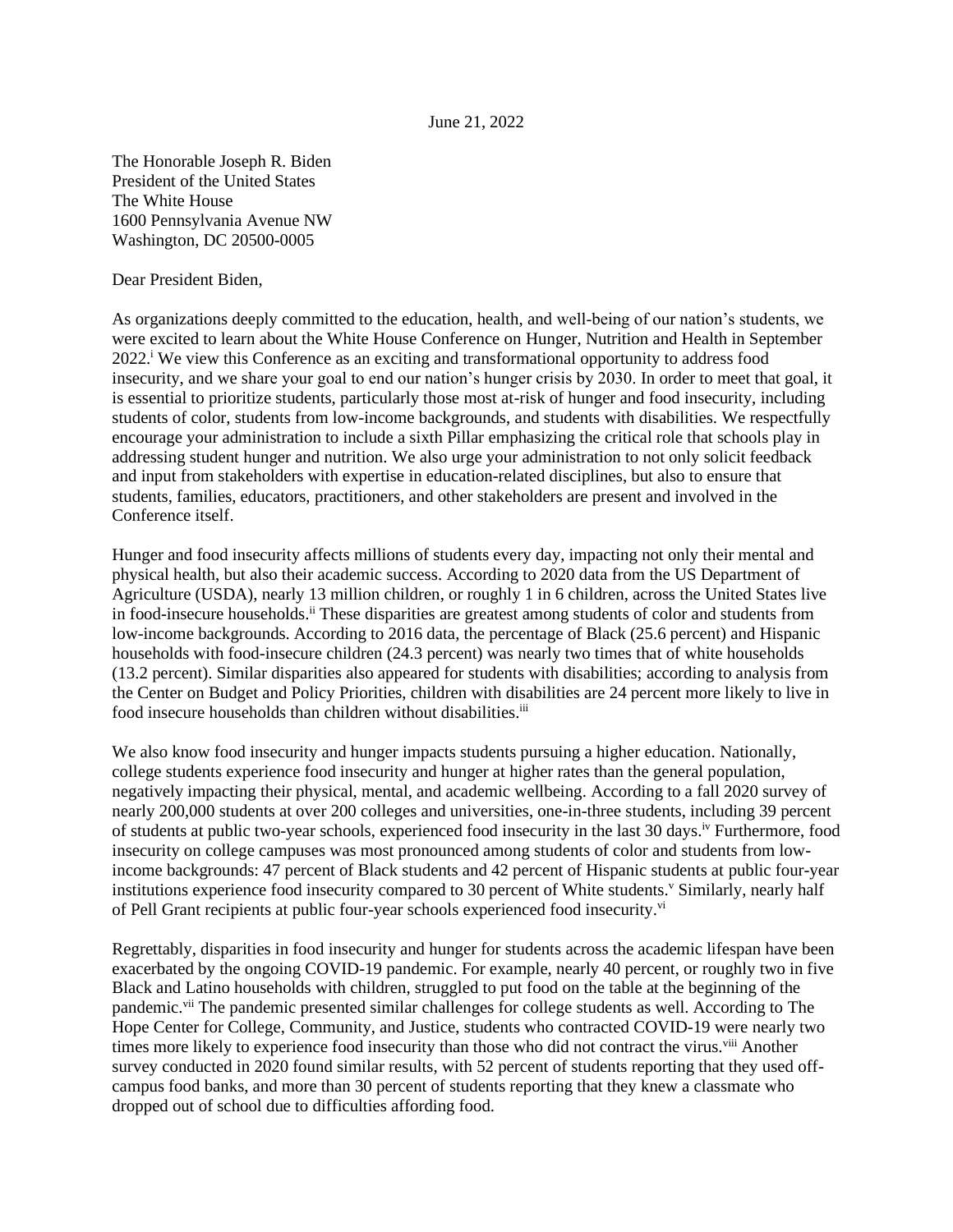Given the significant challenges facing our students and the compounding effects the COVID-19 pandemic has had on their success and wellbeing, we respectfully urge your administration to prioritize student hunger as a key area of emphasis in the 2022 White House Conference on Hunger, Nutrition and Health. By including a sixth Pillar focused on the role that schools play in addressing student hunger and nutrition, the Conference can help to bridge barriers and bring together diverse stakeholders who play a critical role in addressing student hunger. Furthermore, it is essential that students who have experienced food insecurity, as well as families, educators, practitioners, and other stakeholders across early childhood, K-12, and post-secondary are included not only in the development of the policies and priorities the Conference will aim to address, but also in the Conference itself. Providing an opportunity for students, educators, administrators, and other stakeholders from early education through postsecondary to come together with nutrition leaders could lead to exciting opportunities for collaboration, including better data sharing, improved implementation of programs, increased and improved integration of nutrition into schools, and much more.

We are grateful for your consideration of these priorities, and for your leadership and commitment to end our nation's hunger crisis by 2030. We look forward to working with you throughout this process, and please do not hesitate to reach out to Blair Wriston, Senior Government Affairs Associate at The Education Trust (Bwriston@edtrust.org), with any questions or concerns.

Sincerely,

A for Arizona AASA, The School Superintendents Association All4Ed Association of School Business Officials International (ASBO) Center for American Progress Chiefs for Change Eating Disorders Coalition for Research, Policy & Action EdAllies EDGE Consulting Partners Education Leaders of Color (EdLoC) Education Reform Now EduColor Hunger Free America Learning Disabilities Association Montgomery County, MD Learning Disabilities Association of America National Alliance for Public Charter Schools National Association of Secondary School Principals (NASSP) National Rural Education Association National Rural Education Association National Superintendents Roundtable Organizations Concerned About Rural Education Schlechty Center SchoolHouse Connection Small School Districts' Association of California Swipe Out Hunger Teach For America The Education Trust The Hope Center for College, Community, and Justice The Institute for College Access & Success (TICAS)